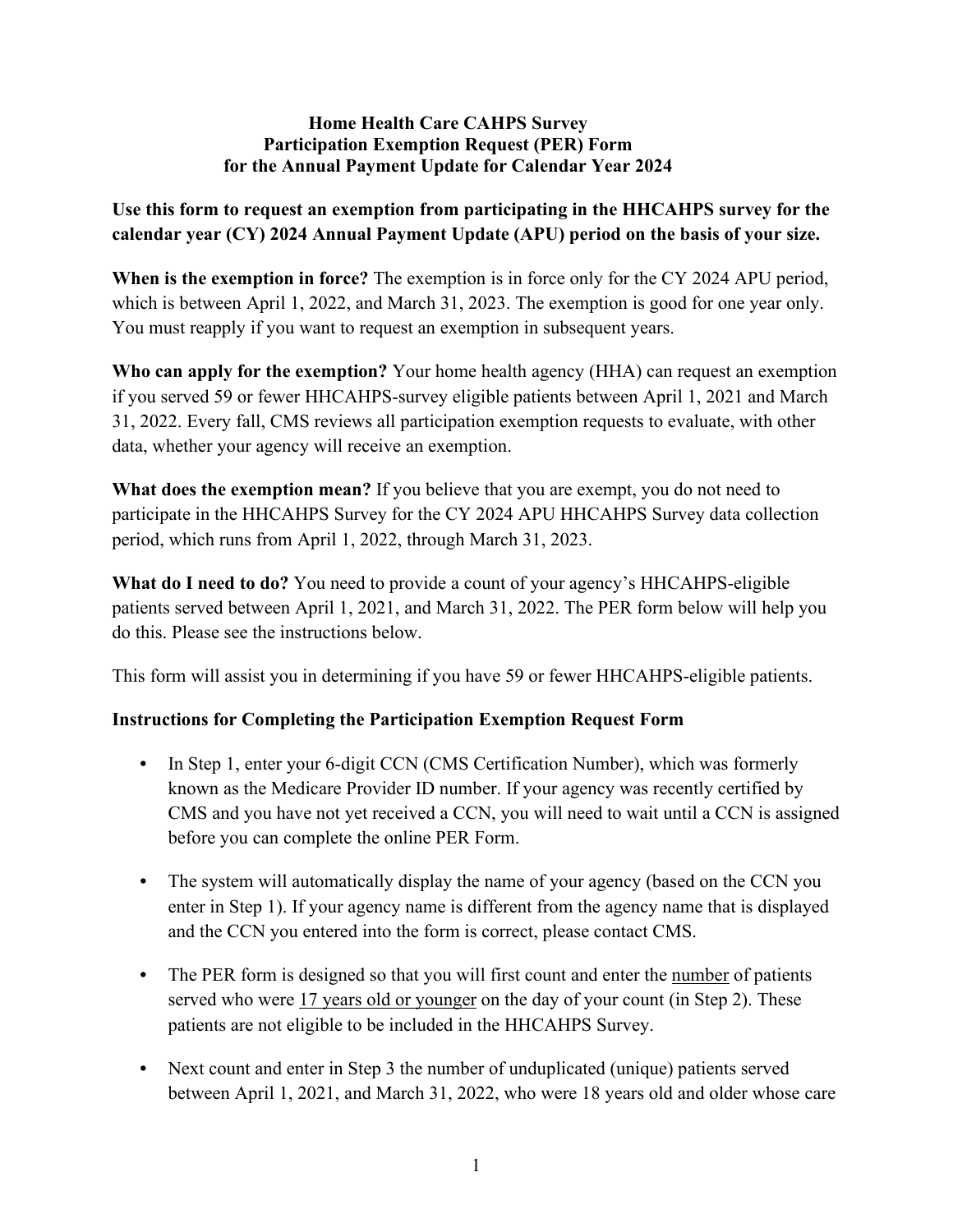was covered by Medicare or Medicaid. Count patients who were discharged and later readmitted for home care only once. Also, include patients enrolled in a Medicare Advantage plan or Medicaid managed care plan in this count, as their care is paid for by Medicare or Medicaid.

To determine the number of unduplicated or unique patients served, count each patient only once regardless of the number of readmissions during the specified 12-month period. Include in your count both current and discharged patients.

**•** Of the patients included in the count in Step 3, enter the number of patients who fall into each of the categories in Steps 4a through 4f. These patients are not eligible to be included in the HHCAHPS Survey. Do not include a patient in more than one category. For example, if a patient who was served between April 1, 2021, and March 31, 2022, was released to hospice, but you know that that patient is deceased, you would include that patient in the count of patients known to be deceased but not in the count of those discharged to hospice. For Step 4e.2, you must provide a brief description of the relevant state laws/regulations and the number of affected patients until all patients entered in Step 4e.1 have been accounted for.

|    | <b>Question</b>                                                                                                                                                                                                                                                        | <b>Response</b> |
|----|------------------------------------------------------------------------------------------------------------------------------------------------------------------------------------------------------------------------------------------------------------------------|-----------------|
|    | 1. Enter your agency's 6-digit CMS Certification Number (CCN,                                                                                                                                                                                                          |                 |
|    |                                                                                                                                                                                                                                                                        |                 |
|    | 2. Count and enter the number of patients served between April 1,<br>2021, and March 31, 2022, who were 17 years old or younger on the                                                                                                                                 |                 |
| 3. | Count and enter the TOTAL number of UNDUPLICATED patients<br>served between April 1, 2021, and March 31, 2022, who were 18<br>years old or older on the date of your count whose home care was<br>paid for by Medicare or Medicaid (see instructions above for         |                 |
| 4. | Of the patients included in the count in Step 3, enter the number of<br>patients who fall into the following categories. Do not include a<br>patient in more than one of the following categories.<br>Number of patients who were known to be deceased as of the<br>a. |                 |
|    |                                                                                                                                                                                                                                                                        |                 |
|    | Number of patients who received skilled home care between<br>$c_{\cdot}$<br>April 1, 2021, and March 31, 2022, for routine maternity care                                                                                                                              |                 |